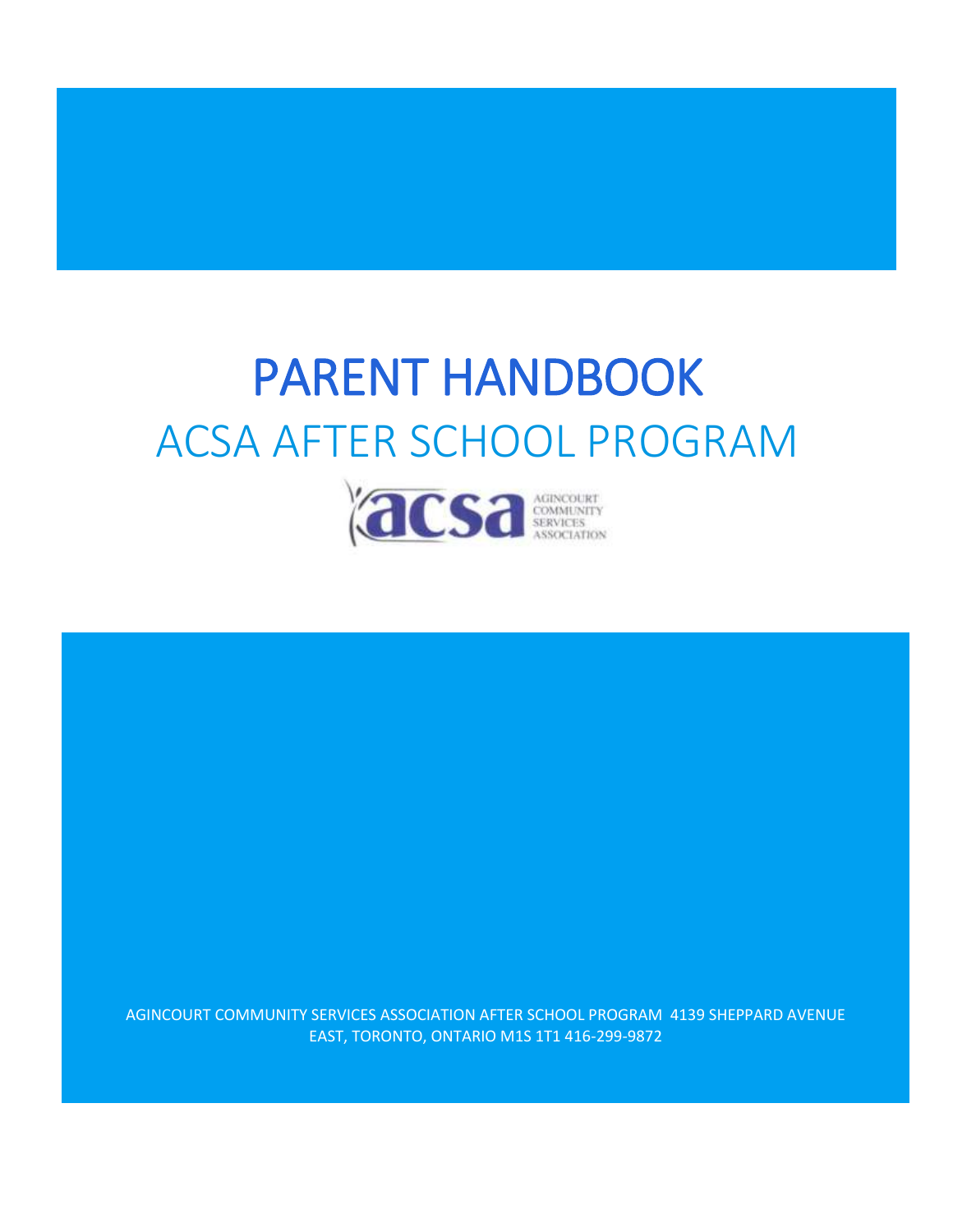# Contents

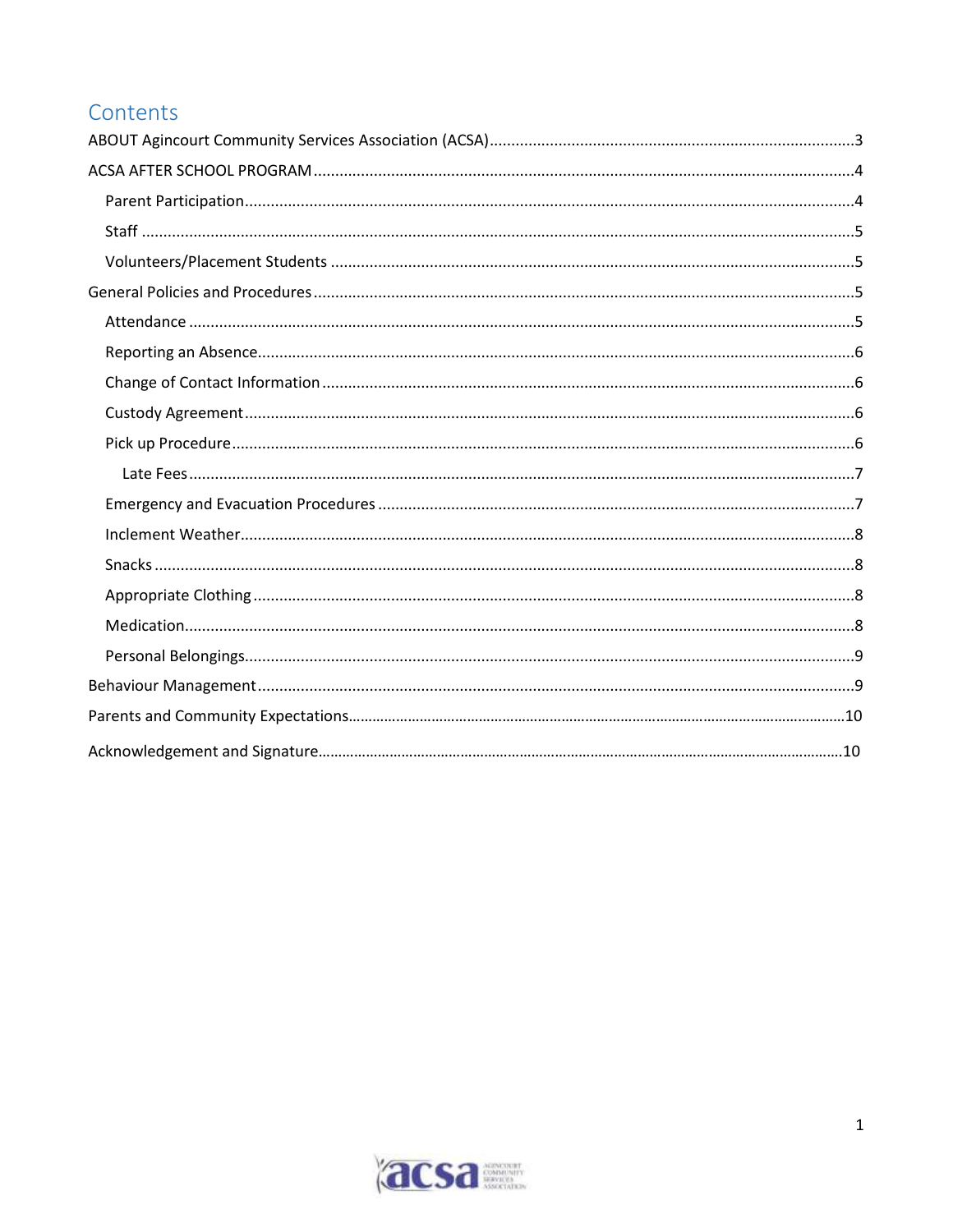Dear Parents, Guardians and Family members

Welcome to Agincourt Community Services Association's (ACSA) After School Program (ASP).

This Parent Handbook has been developed to introduce you to ACSA and its After School Program. It gives you important information about our program, policies and procedures. It also gives you an overview of the services available through ACSA and the important work we do in our community.

Please take the time to read and review the handbook. We request that you sign the parent agreement set out at the end of the handbook, acknowledging that you understand and agree to comply with the guidelines, policies and procedures set out in this handbook. Please note that ACSA reserves the right to change or amend the guidelines, policies and procedures as seen fit.

We look forward to working with you and your child/children.

After School Team Agincourt Community Services Association

4139 Sheppard Ave. E Toronto, Ontario M1S 1T1 Office: 416-299-9872 Fax: 416-321-6922

Like ACSA on Facebook [www.facebook.com/AgincourtCommunityServices](https://agincourt.dnsalias.com/owa/redir.aspx?SURL=FPBz8SEAUGMy-hoZfkZ0pPaMtTMVmpCLKUM69oxMlyPdN4xdbzTSCGgAdAB0AHAAOgAvAC8AdwB3AHcALgBmAGEAYwBlAGIAbwBvAGsALgBjAG8AbQAvAEEAZwBpAG4AYwBvAHUAcgB0AEMAbwBtAG0AdQBuAGkAdAB5AFMAZQByAHYAaQBjAGUAcwA.&URL=http%3a%2f%2fwww.facebook.com%2fAgincourtCommunityServices)

Follow ACSA on Twitter at [www.twitter.com/ACSAtoronto](https://agincourt.dnsalias.com/owa/redir.aspx?SURL=XiSDNkQAAm7sSqywBwcvJ7YGtCF9_xna5DokxL1OW23dN4xdbzTSCGgAdAB0AHAAOgAvAC8AdwB3AHcALgB0AHcAaQB0AHQAZQByAC4AYwBvAG0ALwBBAEMAUwBBAHQAbwByAG8AbgB0AG8A&URL=http%3a%2f%2fwww.twitter.com%2fACSAtoronto)

Follow ACSA Child and Family Center at [www.twitter.com/ACSAChildFamily](https://agincourt.dnsalias.com/owa/redir.aspx?SURL=hUGzWqTEc5R3UfmaOU0xgNGWfwD9Sl55_lpjBs4YyovdN4xdbzTSCGgAdAB0AHAAOgAvAC8AdwB3AHcALgB0AHcAaQB0AHQAZQByAC4AYwBvAG0ALwBBAEMAUwBBAEMAaABpAGwAZABGAGEAbQBpAGwAeQA.&URL=http%3a%2f%2fwww.twitter.com%2fACSAChildFamily)

[www.agincourtcommunityservices.com](http://www.agincourtcommunityservices.com/)

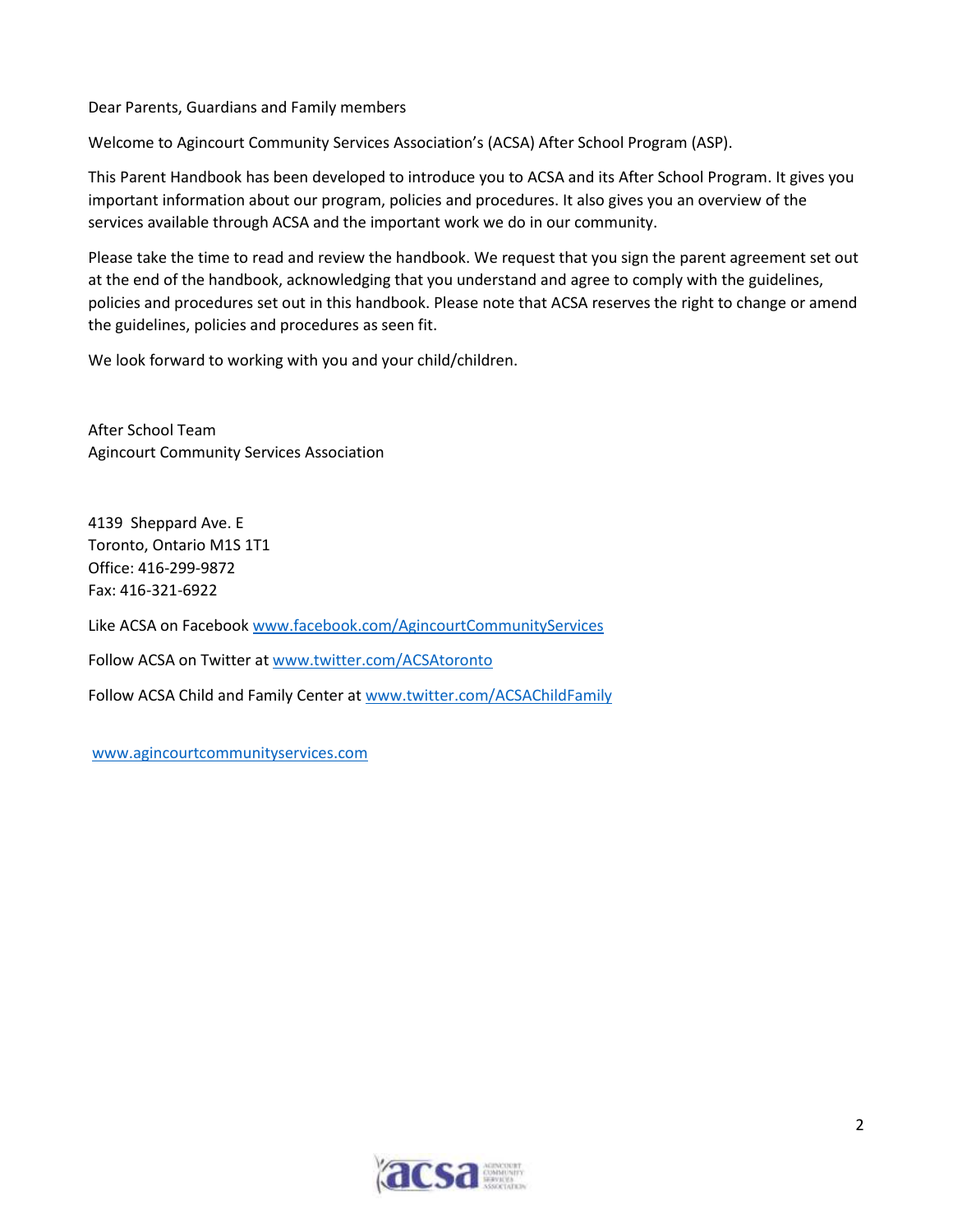# <span id="page-3-0"></span>ABOUT Agincourt Community Services Association (ACSA)

In response to the fast-changing community of Agincourt in the 1970's, eight local churches came together to assist local residents who were in need. ACSA opened its doors for the first time in a little white church on the corner of Birchmount and Sheppard. The fledgling agency started by offering supports such as information and referral, emergency food and clothing and by providing a space called "The Family Life Centre", where professionals could provide supportive counselling to people in the Agincourt area.

Rev. Bruce Scott from Knox United Church devoted nearly half of his time in launching Agincourt Community Services Association and said in 1970, "ACSA is an expression of genuine concern for community needs. It involves the wider community working cooperatively for the common good and it is tangible evidence of people helping people".

Today, ACSA addresses a variety of issues including systemic poverty, hunger, housing, homelessness, unemployment, accessibility and social isolation. Over the years ACSA has been funded by all levels of government, several foundations, schools, local faith communities and The United Way of Greater Toronto. In 2017 ACSA was selected as a UWTYR anchor agency demonstrating its leadership and ability to respond to the ever changing needs of Scarborough communities.

ACSA Child and Family Centre is situated at 4139 Sheppard Avenue East, Scarborough, ON M1S 1T4 and provides the following programs:

- Parent and Early Childhood Programs
- Parenting/Parent-Child Workshops
- Teen Moms' Drop In
- After School Programs
- Information and Referral

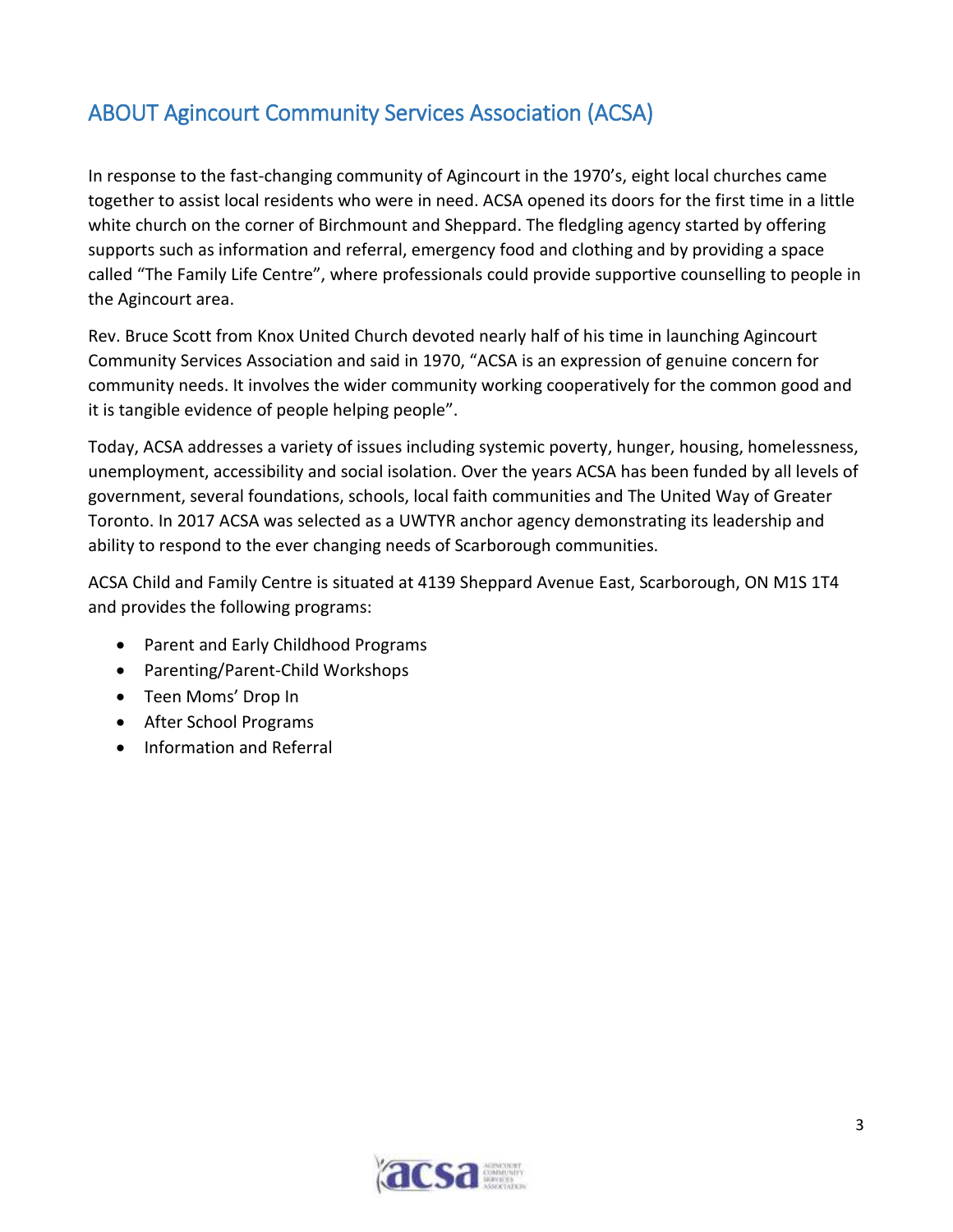# <span id="page-4-0"></span>ACSA AFTER SCHOOL PROGRAM

ACSA After School program is free of charge and is designed to promote healthy living through recreational activities, healthy eating, promoting valuable life skills and knowledge of Health and Wellness, for children 6-12 years of age. The Ministry of Tourism, Culture and Sport is one of the program's main funders.

The ACSA After School Program provides a safe, supportive place for children to experience new opportunities, overcome barriers, build positive relationships, develop confidence and life skills for their important formulative middle childhood years.

The ACSA After School Program runs Monday to Friday from after school until 5.30 p.m. **excluding** Statutory Holidays, P.A. Days, March Break, Christmas Break, School Closures and Days allocated for ACSA Staff Development (prior notice will always be given).

| Chester Le Jr. P.S.       | Edgewood Jr.P.S            |
|---------------------------|----------------------------|
| Fairglen Jr. P.S.         | <b>General Crerar P.S.</b> |
| Highland Heights Jr. P.S. | Lynnwood Heights Jr. P.S.  |
| Pauline Johnson Jr. P.S.  | Silver Springs P.S.        |
| St. Lawrence C.S.         | Tam O'Shanter Jr. P.S.     |
| Timberbank Jr. P.S.       | Dorset Park Jr P.S         |

The following schools are serviced by ACSA After School Program:

The ACSA After School Program Offers participants the following:

- Physical Activity The program plans take into consideration the ages, abilities and needs of the children and ensures that all participants will be engaged. Through physical literacy, and a variety of structured and unstructured play, the program enhances the participant's levels of self confidence and self esteem.
- Healthy Eating Through the healthy snacks provided daily, the children learn about nutrition, healthy eating habits, food label reading, mock grocery shopping for healthy meal plans and knowledge about the Canada Food Guide.
- Health and Wellness Through planned activities, the program enables participants to learn valuable life skills, including, leadership, team work, cooperation, respect, communication, resiliency, inclusion (anti-bullying) and social responsibility.
- Home work support (Limited), cultural awareness and arts and crafts are included as well.

# <span id="page-4-1"></span>Parent Participation

We value and encourage parental involvement and recognize that parents are the most enduring caregivers and the primary educators of their children. The after school program staff will communicate with parents/caregivers any concerns on an as needed to basis. The After School

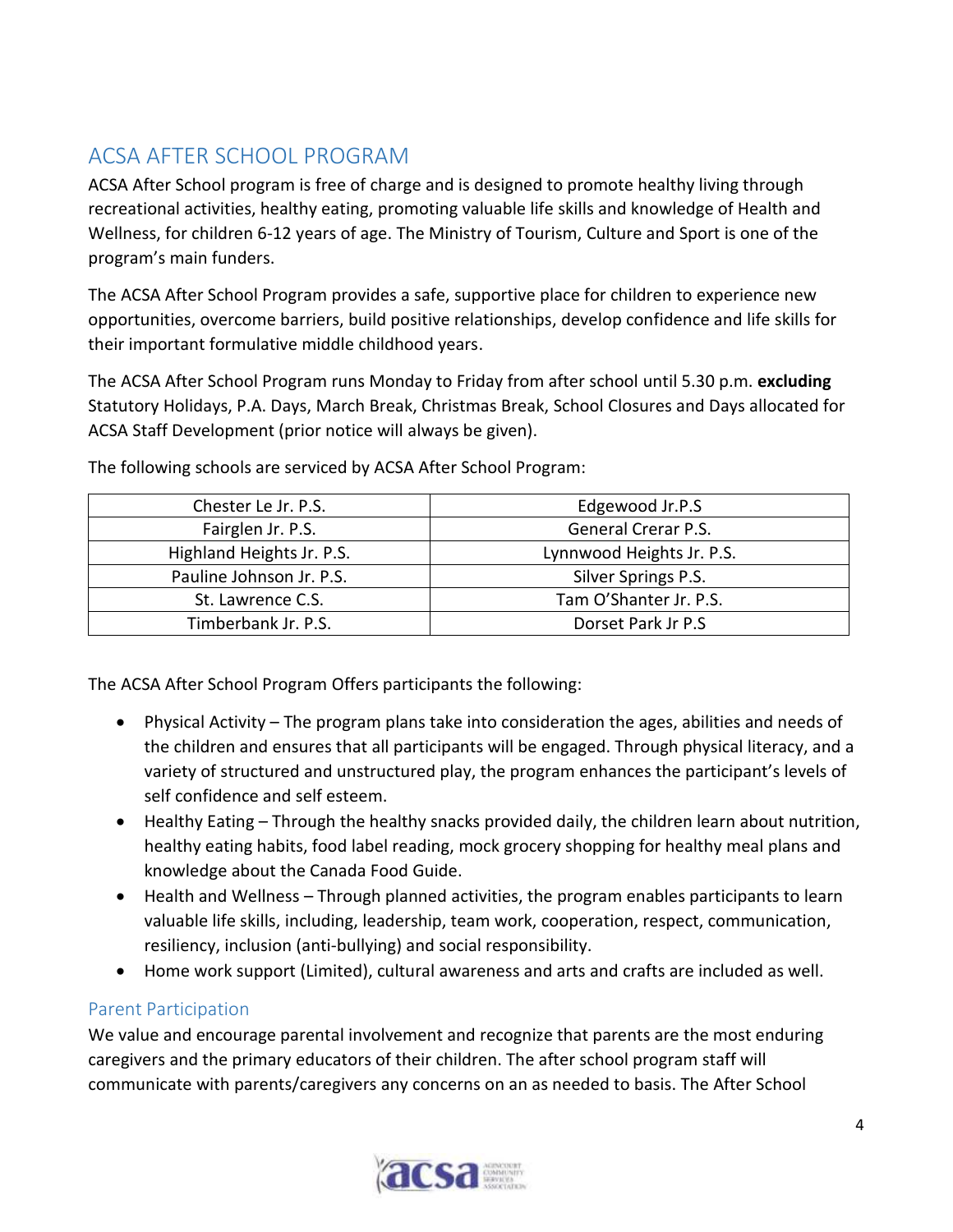Program staff are available to talk at dismissal but it is requested that the parents wait until a the other participants are signed off, to avoid delaying other parents and to maintain confidentiality. It is encouraged that parents share information about the child's development, illness if any or any other concerns as they arise. We also encourage feedback from parents/guardians throughout the year to help improve our program.

## <span id="page-5-0"></span>**Staff**

The After School Program staff are qualified and trained to work with children and have received High Five Healthy Child Development Training (offered by the Parks & Recreation Ontario and is supported by the Ministry of Tourism, Culture and Recreation) and hold valid First Aid and CPR Certification. Staff is also required to submit a Vulnerable Sector Screening prior to employment. The afterschool program always maintains a 1:15 ratio (1 staff to every 15 students).

The high five principles guiding the after school program are as follows:

- 1) Provide a Caring Adult
- 2) Provide the opportunity for students to make friends
- 3) Provide the opportunity for students to play
- 4) Provide the opportunity for students to master skills
- 5) Provide the opportunity for students to participate

### <span id="page-5-1"></span>Volunteers/Placement Students

ACSA is a not for profit organization and thus recruits volunteers and placement students from a variety of high schools and post-secondary institutions, who are interested in becoming teachers, youth workers or social workers. Students/Volunteers are also required to submit a Vulnerable Sector Screening.

Our volunteers and placement students work closely with the After School Program leaders to provide a robust program to our participants, and we utilize the talents, time and enthusiasm of those who want to volunteer and give back to community to enhance our programs.

# <span id="page-5-2"></span>General Policies and Procedures

#### <span id="page-5-3"></span>**Attendance**

The community based after school programs are typically in high demand and have limited spaces in the school therefore parents/caregivers must be aware that attendance is **mandatory** for the ACSA After School Program. This is mandated by the Ministry of Tourism, Culture, and Sport and it ensures that those children registered in the program are receiving the maximum benefits of participation.

Participants who are absent for more than two days without a note from a physician, will be removed from the program and be put on a waitlist. If a participant does not have regular attendance, or if the participant is regularly picked up before 5.30 p.m., the participant will be removed from the program, unless a medical note is issued. If a participant has to take time off from the program, parent/guardian must discuss this with the program leader and a decision will be made by the program coordinator, based on the circumstances of the

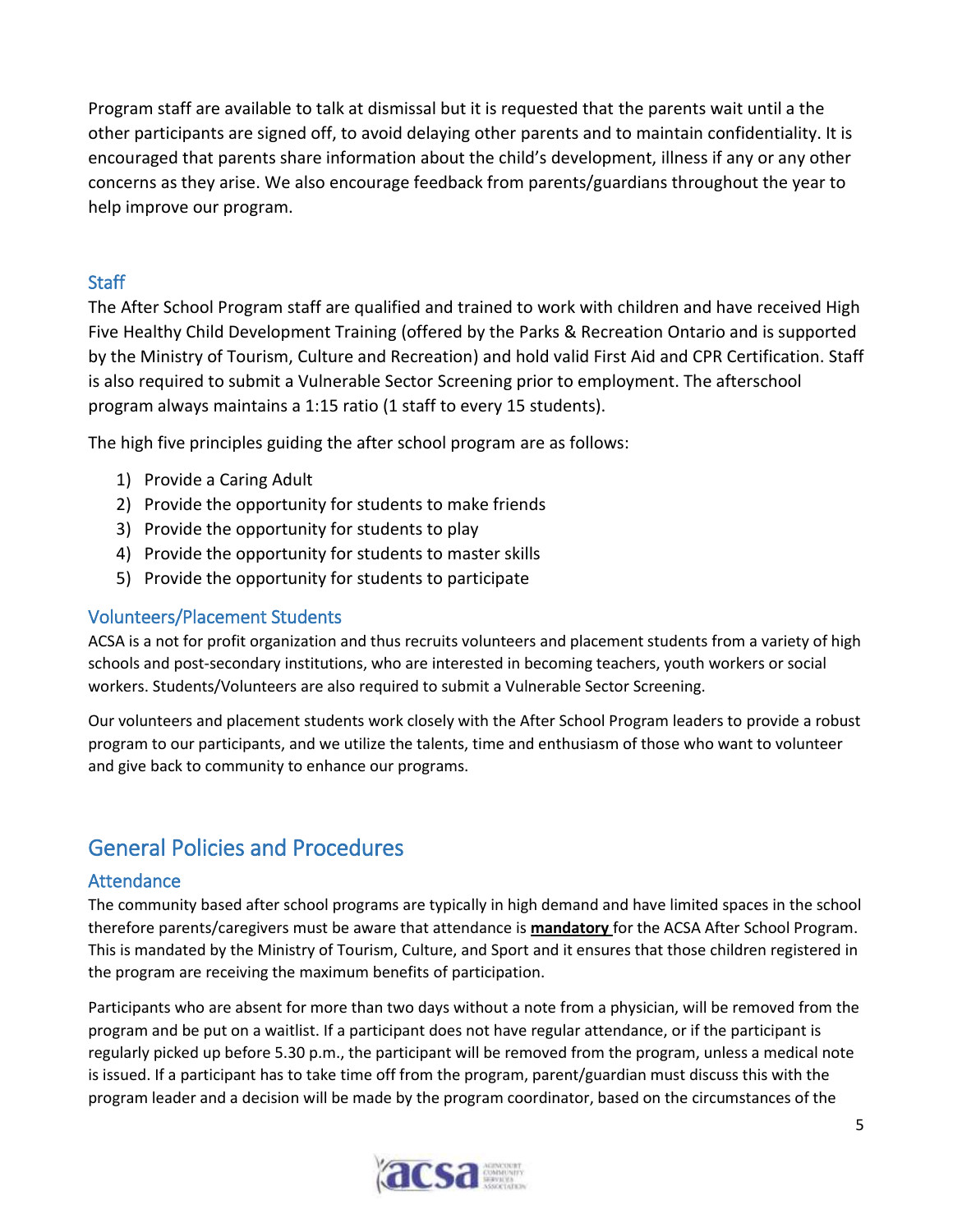situation. Although programs that are run by the school during the after school hours will be accommodated to the best of our ability.

## <span id="page-6-0"></span>Reporting an Absence

All absences from ACSA After School Program should be informed to the Child and Family Coordinator at **416- 873-6484,** prior to 3:30. Absences may also be reported to the After School Leaders, should parents/caregivers have prior knowledge of it.

It is very important to note that the After School staff check with the school's office staff to ensure that the participant was in attendance on any given day and if a participant is absent from school, then he/she is marked absent from the after school program as well.

Important: If a participant is not in program but was present at school and the After School program staff have no prior notice of an absence, the program leaders will call the parents/guardians at the numbers which have been provided in the participants intake file. If staff are not successful in reaching a parent/caregiver within ONE hour of program start and should the participant's whereabouts not be known, **police will be contacted to ensure the safety of the participant.**

All program leaders will use the school phones to contact you. But in the event, they use a cellular telephone, it will show as "unknown caller". Therefore, between the hours of 3 p.m. and 5.45 p.m. Monday to Friday, if there is an "unknown caller", it could be one of the ACSA After School Program leaders trying to contact you. We request that parents/guardians be aware of this and also inform the emergency contacts about this procedure.

## <span id="page-6-1"></span>Change of Contact Information

Parents/Guardians are responsible for updating any change of information to the ACSA After School Program staff. This is very important as staff will need to contact you or your emergency contacts should there be an emergency. An information update form will be circulated in January of each year, and it is expected that it be completed and returned to the program staff in a timely manner. It is also highly recommended that emergency contacts be someone other than the parents/guardians that typically pick up/are responsible for the program participant.

#### <span id="page-6-2"></span>Custody Agreement

If a custody agreement is in place for the participant/s, a copy of the custody or court order must be on file with Agincourt Community Services Association. Staff will act in accordance with the legal document. If any issues arise, the staff will follow the information provided by the enrolling parent, unless there is a case of dual enrollment from both parents.

#### <span id="page-6-3"></span>Pick up Procedure

The safety and well-being of all participants is of the utmost importance at the ACSA After School Program. All participants must be picked up at 5.30 p.m. which is the close of program.

The following procedures will be adhered to:

• In the application form, the section Program Pick-up and Sign-out has the information the program leaders will follow and adhere to, unless informed otherwise.

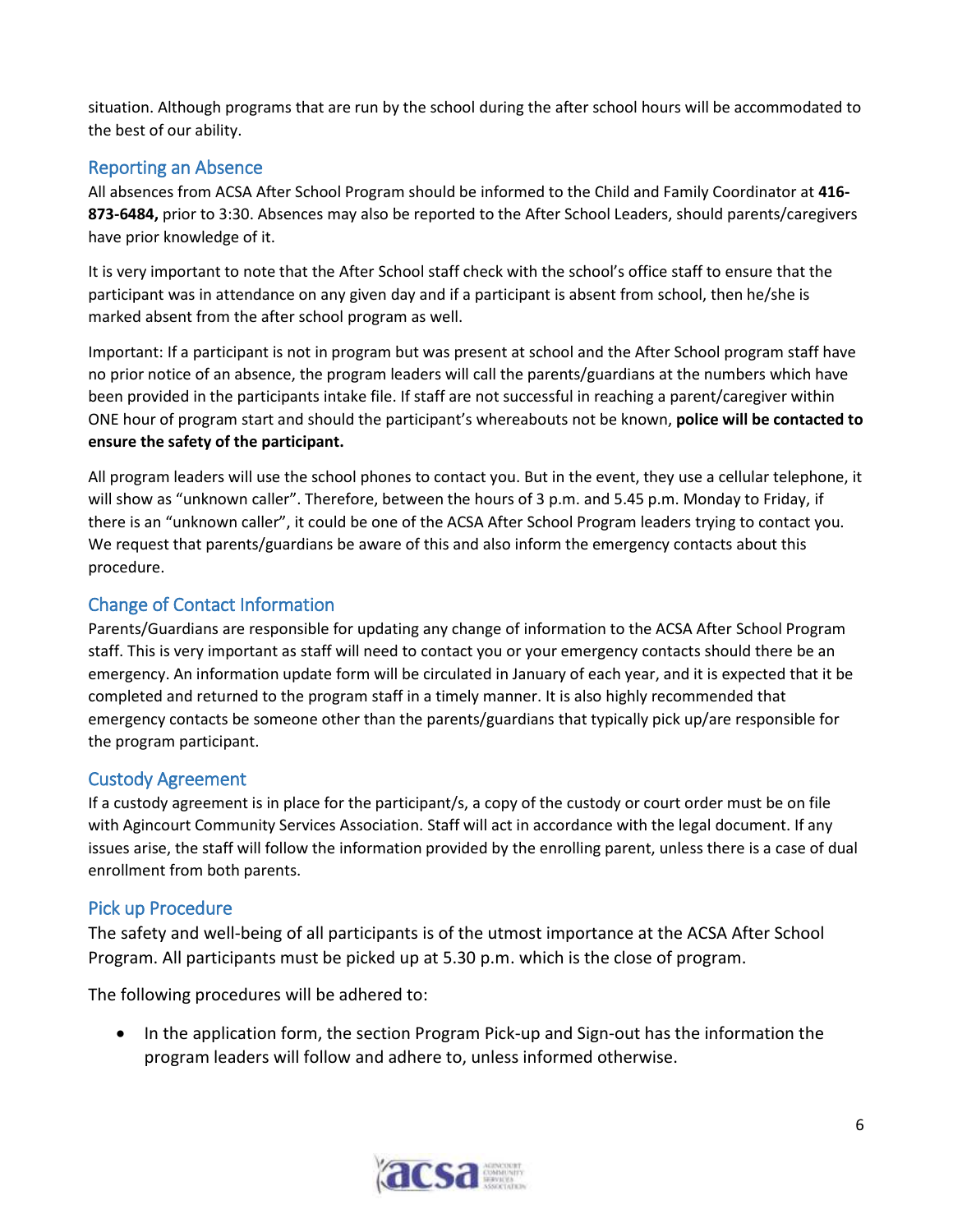- Only parents/guardians or authorized individuals identified in the form will be permitted to pick up participants at dismissal. Proof of identification may be requested by the staff.
- Should there be any unavoidable circumstances where someone else needs to pick up the participant, it should be shared with staff prior to that day, in writing. The individual picking up the participant will be asked to show identification. This is for the safety of all participants and we ask that you understand and cooperate with the procedure.
- Participants in grades 5 & 6 will be able to sign out by themselves provided the parents/guardians choose that option and sign for it. They will be allowed to leave the program only at 5.30 p.m., not earlier. Please do not ask that your child be dismissed earlier.
- Parents/guardians are requested to wait outside the gym/classroom, until the leaders come out and sign each participant out in an orderly manner. This is very important, it keeps our participants safe and does not disrupt program.
- Should there be any reason that the participant needs to be picked up early, it is requested that parents/guardians knock of the designated door, and wait until leaders come out to sign out participants.
- The program encourages and teaches participants to be independent in getting ready to go home in an orderly and timely manner. Please also encourage your child to do so, this is beneficial for all participants.
- Please be mindful of going into the school after picking up your child, as the custodians will be cleaning and we do not want to create extra work by re-entering cleaned premises. Classrooms after school hours are either locked/not accessible. Please refrain from going into classrooms as the After School Program will not be held responsible for any loss or damage.
- If a participant is not picked up five minutes after program end, (5.35p.m.), and there have been no prior notification of any delays, the staff will try to contact the parent/guardian/individuals authorized to pick up. Failing which, the emergency contact will be called within 10 minutes. They will try again at 15 minutes.
- If after 30 minutes, staff is unable to contact either parent/guardian or any of the designated emergency contacts, **please note staff are obligated to call Children's Aid Society (CAS).**

#### <span id="page-7-0"></span>Late Fees

The enrolling parent/guardian will be responsible for any late fee incurred. If the participant is not picked up by 5.30, staff are permitted to charge \$1.00 for the first five (5) minutes, (i.e. up to 5.35p.m.), then an additional \$1.00 per minute until he/she is picked up. Late fee is due at pick up. Please note that any pending late fee balance will affect participant's space in the program as we have limited numbers.

#### <span id="page-7-1"></span>Emergency and Evacuation Procedures

All staff are certified with Standard First Aid and CPR and trained in emergency procedures at all school sites. Parents will be required to sign a consent form for emergency medical attention and transportation. Fire Drills and Lock Downs are practiced regularly. In case of building evacuation participants will be escorted to the nearest exit and all will be accounted for by taking attendance. Parents will be informed where to pick up participants should this occur at any school site.

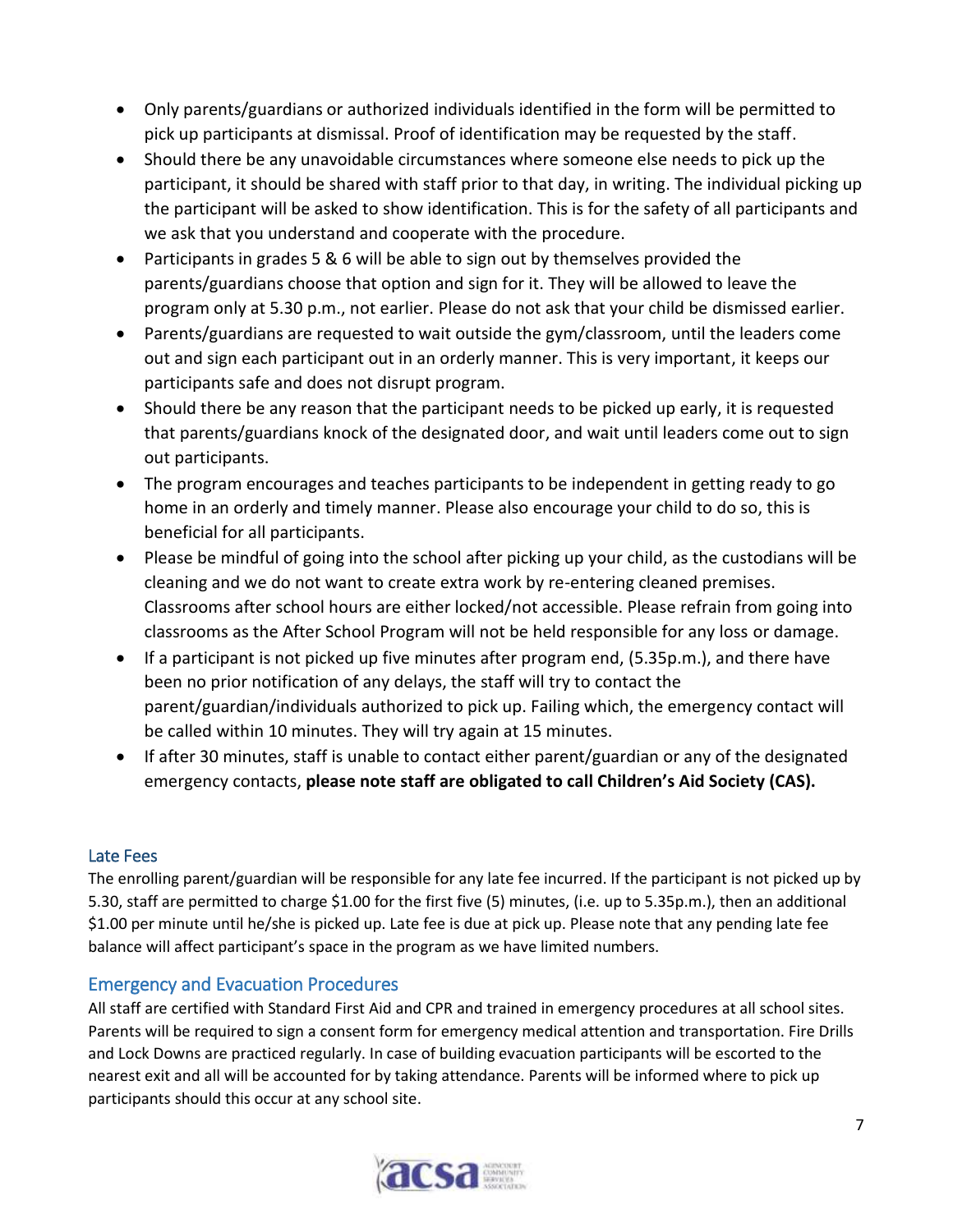#### <span id="page-8-0"></span>Inclement Weather

If the school board (TDSB or TCDSB) makes the decision to close the school due to inclement weather, ACSA After School Program will automatically also be cancelled. Please check local school websites during these times for updates.

#### <span id="page-8-1"></span>Snacks

ACSA After School program provides a nutritious, healthy snack free of charge for all participants. Please note that all TDSB and TCDSB schools are "nut free" zones. All participants are asked to eat the snack provided by the program, leaders will encourage participants to try at least part of the snack and if participants are still hungry, and if time permits, participants may opt to have any of the healthy snack in their lunch bag. **Sharing of snacks is strongly discouraged/prohibited due to the high incident of severe food allergies prevalent among participants which can result in serious repercussions. Please remind your child not to share personal food items with other participants.** 

The program does not encourage or allow any candies, chocolates, chewing gum, chips, etc. or sweetened beverages. They may be served as "treats", at the program leaders' discretion from time to time.

Please note: The After School program has "Pizza Days" at least once a year for the participants. During summer months freezies are also served and air blown popcorn is served on movie days. Should you have any questions/concerns about the above-mentioned foods, please speak to program leaders.

## <span id="page-8-2"></span>Appropriate Clothing

ACSA after school program promotes and encourages active physical play; physical activity is scheduled/ included in the daily program plans. To ensure safe play, all participants should have appropriate clothing in the gym and outdoors. Indoor running shoes, outdoor shoes, comfortable, non-restrictive clothing, and during the winter months, please ensure participants have appropriate winter jackets, scarves, hats, gloves, boots etc. All are essential for full participation in the after school programs. Due to ensuring the safety of all participants, should a participant not have proper gym shoes, they will not be able to participate in activities in the gym and will be required to sit out.

#### <span id="page-8-3"></span>Medication

It is required that any medication needed for the participant be administered before or after program by the parents/guardians. Participants who need medication due to allergies are required to carry their EPI pen at all times, in the original container with the original pharmacist's label indicating name of the participant and with the expiry date shown. Staff will not be responsible for the EPI pen or administration.

If the student does not have their medication with them during program (EPI Pen, Puffer, Etc.) they will not be permitted to attend program and must be picked up by parents. Parents will be notified in these situations.

The program requires that all physical, mental health conditions that may require accommodation, along with allergies and dietary restrictions be clearly indicated in the registration form and a separate conversation with the Program Coordinator/After School Program Staff is strongly recommended. The safety and well being of all participants is of utmost importance.

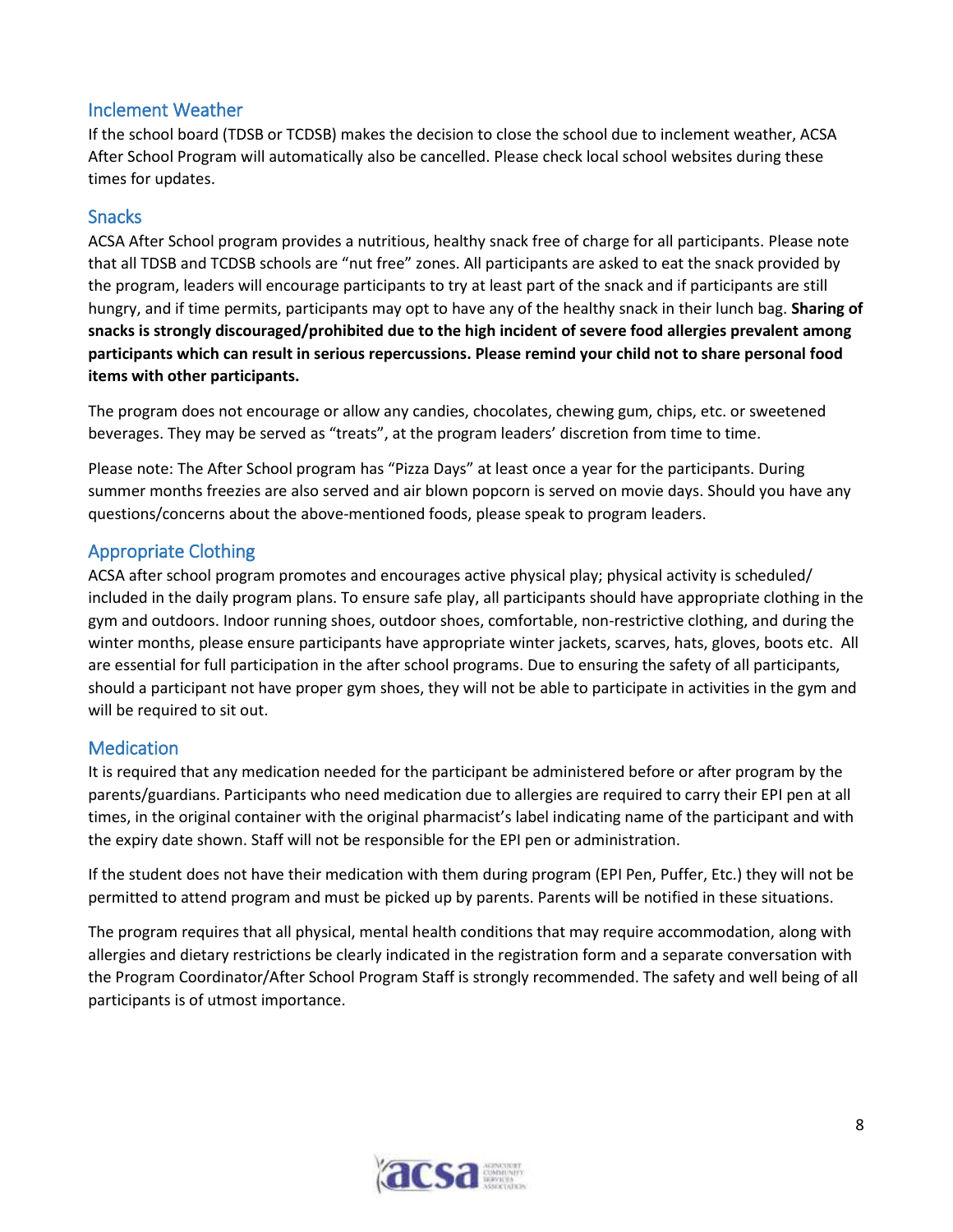#### <span id="page-9-0"></span>Personal Belongings

ACSA After School Program does not allow any personal toys or electronics in the program. The staff are not responsible for loss or damage of personal items. All participants are asked to keep personal belongings in their backpacks and not be removed during after school program time.

# <span id="page-9-1"></span>Behaviour Management

All participants are treated in a positive and respectful manner that supports healthy child development.

In September of each year, at the beginning of the ACSA After School Program, all participants, along with the leaders, will compile a list of program expectations and safety rules to ensure a safe, fun and comfortable environment for all. All participants are expected to follow and adhere to the mutually agreed upon rules.

All expectations and rules will be logical and comprehensive and will be administered in a consistent manner. Staff will follow positive discipline techniques and guidance at all times and will do their best to deter or eliminate any potential behaviour issues. Positive reinforcement and encouragement will be used as well as redirection to other tasks. Participants will be coached in how to express feelings in an acceptable and appropriate manner. Should there be any incidents, participants will be provided with the opportunity to discuss with staff and think about how they could have dealt with their difficulties in a different more suitable manner. When incidents do occur, both parties will be given opportunities to problem solve and come up with appropriate solutions with staff help.

If needed, "think sheets" will be provided to participants. This tool enables participants to pin point what, why and how the particular incident happened and offers opportunity for the participant to reflect and think about the incident. Parents will be informed and are encouraged to become involved based on the severity of the incident.

The process normally followed will be:

- Discussion about the incident with both parties or the individual; problem solving; tactics developed to avoid future incidents will be discussed.
- Verbal warning is given and parents are informed.
- Think sheets, which will be sent home for parental signatures
- Suspension from program may occur.
- As a last resort, parents will be asked to remove participant from the program.

Agincourt Community Services Association reserves the right to dismiss a participant who has displayed unacceptable behaviour ad has not complied with the program or schools behavioural code of conduct, and is a danger to him/herself or other participants. ACSA will work with TDSB/TCDSB staff and follow behaviour guidelines while making a decision.

The After School staff will maintain a daily reflective log and all incidents are recorded. These notes help when staff are dealing with reoccurring incidents and they work towards finding solutions to particular issues. Incidents will be discussed with parents at pick up time. Staff will kindly request your time and ask that you to wait until other participants are signed out. This is so that staff can discuss it privately and in a confidential and professional manner. Your cooperation is much appreciated in these circumstances.

A code of conduct for all participants includes but not restricted to the following: